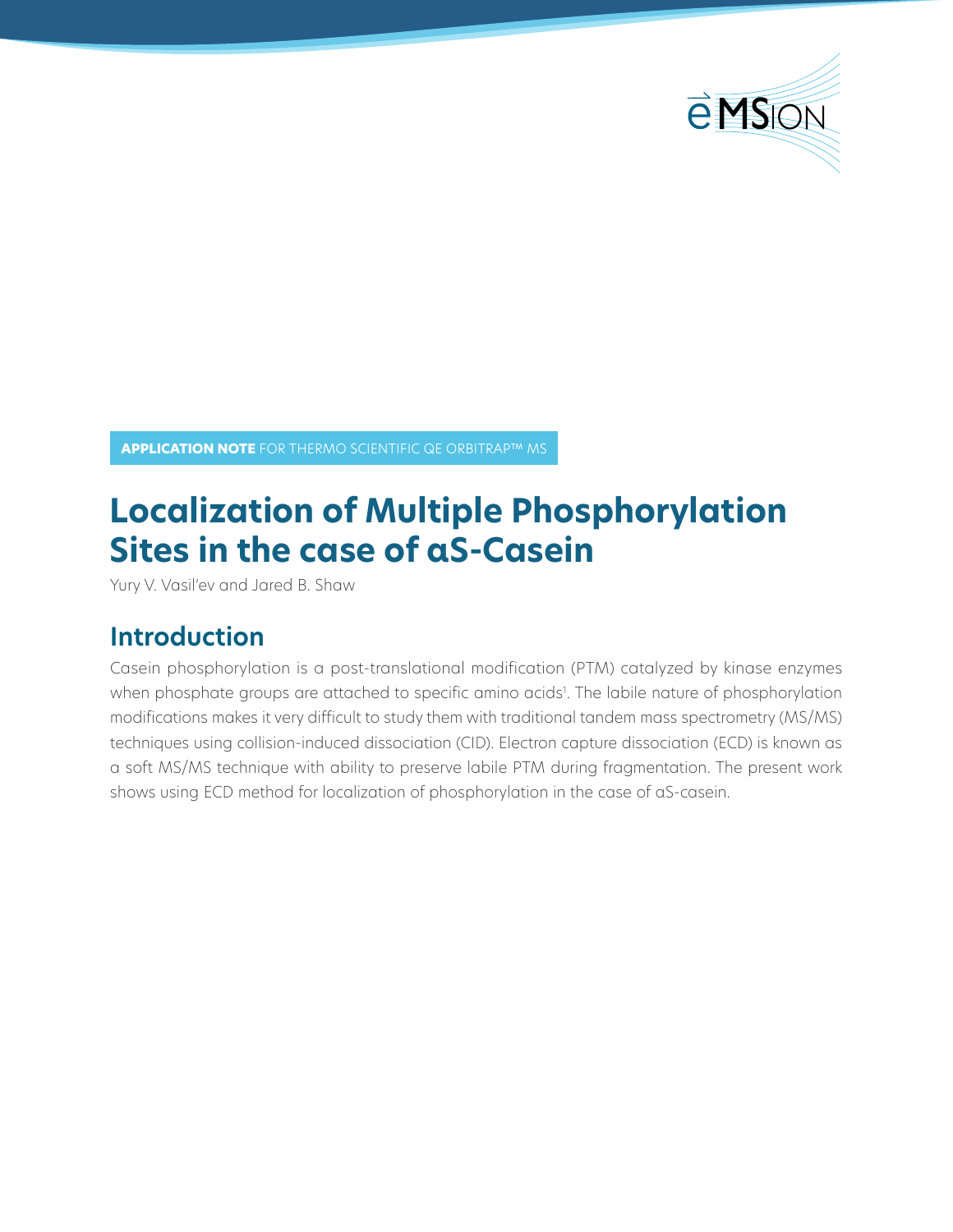### **Experimental** Sample preparation

Phosphorylated αS-casein from bovine milk was bought from Sigma-Aldrich and used without further purification. The αS-casein sample of 1 μM concentration was dissolved in a 1:1 (v:v) watermethanol mixture with 0.1% concentration of formic acid.

#### Instrumentation

ECD spectra of the αS-casein were obtained with an ExD cell (e-MSion, Inc.)2 installed on a Thermo Scientific Q Exactive Orbitrap mass spectrometer (Figure 1). The sample was introduced through direct infusion at a flow rate of 5 μL per minute. The autotune feature in the ExDControl software (e-MSion, Inc.) was used to optimize the ExD cell voltage profiles for transmission and for ECD fragmentation, both with the filament heating current set to 2.2 A. To tune for transmission, Thermo-Fisher calibrant solution was used, whereas tuning for ECD the peptide standard Substance P and bovine ubiquitin were used. To preserve phosphorylation in the α-casein sample, ECD spectra with low HCD supplemental activation (1 and 5 V) were recorded. To analyze the EChcD spectra, Viewer software (e-MSion, Inc.) was used at 10 ppm tolerance for masses.



**Figure 1.** Schematic of the ExD cell in the Thermo Scientific Q Exactive Orbitrap mass spectrometer.

### **Results and Discussion**

Figure 2 shows the ECD spectrum of α-casein obtained with HCD supplemental activation 5 V. All eighth phosphate groups attached to some serine residues were identified in the spectrum (see some of them in Figure 3) with total sequence coverage 95% as was determined by Viewer (Figure 4).



**Figure 2.** EChcD spectrum of α-casein for 20+ charge state precursor. Blue filled circles show ECD-type *c*- and *z*-fragments, green filled circles are CID-type *b*- and *y*-fragments, purple filled circles are *a*-ions, open circles are secondary *d*- and *<sup>w</sup>*-ions.



**Figure 3.** Some ECD-fragments with phosphoserines: c<sub>46</sub>6+ (A),  $C_{48}^{\phantom{4}}^{\phantom{4}}$  (B),  $C_{67}^{\phantom{4}}$  (C),  $C_{75}^{\phantom{4}}^{\phantom{4}}$  (D).



**Figure 4.** Sequence coverage determined by Viewer from EChcD spectrum of αS-casein in Figure 2. Serines with phosphate groups are shown in red.